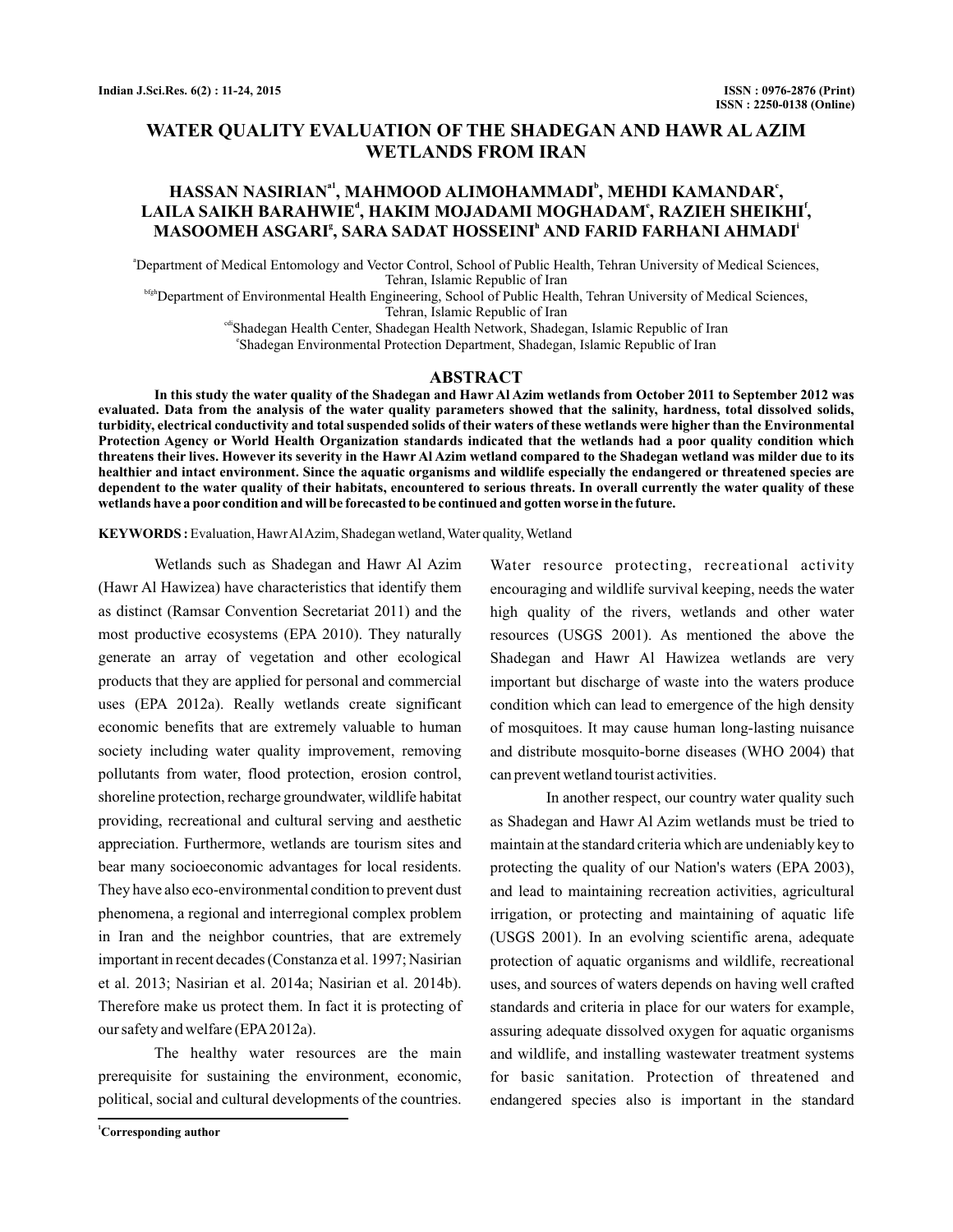development (EPA2003).

In recent years, water resources of the countries are threatened by the various contaminants such as industrial sewages, fertilizers, pesticides, and wastewaters. So, possessing a plan and strategy for the water conservation and quality control is as a subject in the country's infrastructure. Urban and industrial development, farming, mining, combustion of fossil fuels, stream-channel alteration, animal-feeding operations, and other human activities can change the quality of natural waters (USGS 2001) such as wetlands. Although natural water quality varies from place to place, with the seasons, climate, and the types of soils and rocks through which water moves. When water evaporates from streams, lakes and wetlands dissolved minerals are more concentrated in the water that remains. Each of these natural processes changes the water quality and potentially the water use (USGS 2001). Since the aquatic organisms and wildlife are dependent to the water quality of their habitats especially dissolved oxygen, they encountered to the serious threats especially the endangered or the threatened species such as insects or other organisms.

Wetlands need to be monitored over the time in order to evaluate their water pollution (EPA 2012a). However measurement of the water quality pollution needs to qualify water that can be taken by regular environmental surveys. The goals of the water quality program are to prevent and clean up water pollution and to help communities make sustainable choices that reduce and prevent water quality problems. As an example of the effects of human activities on water, is considering the water quality parameters including temperature, electrical conductivity (EC), dissolved oxygen (DO), pH, hardness, total dissolved solids (TDS), total suspended solids (TSS), turbidity, and salinity that are applied likely to determine water quality. In this regard various research studies must be allocated annually. However, few studies in this context have been conducted about our country wetlands. Razedar el al. (2009) and Navabian el al. (2012) studied the water quality of Anzali wetland (Razedar el al. 2009; Navabian el al. 2012). Karimzadegan (2010) in a review study considered the water quality of Shadegan wetland from 1969 to 2003 according to the limited water quality

parameters which measured previously by researchers (Karimzadegan 2010). Also Makvandi (2006) studied the water quality of Hawr Al Azim wetland limitedly (Makvandi 2006). Recently in a very small and short time scale study, Nasirian et al. (2013) considered the Shadegan wetland water quality. Whereas in this study the trend of the wetland water quality would not be evaluated. But it seems it would be better the study is taken in a large and long time scales to evaluate the trend of the wetland water quality. Thus a study designed to evaluate the water quality of the Shadegan and Hawr Al Azim wetlands in Khuzistan province, south west of Iran.

# **MATERIALSAND METHODS**

### **Geographical Information**

This study was conducted in the Shadegan and Hawr Al Hawizea (Hawr Al Azim) wetlands in Khuzistan province, south west of Iran. The Shadegan wetland is the largest wetland in Iran and covers an area of 537,700 hectares, located 52 km from Abadan and 40 km from Ahvaz and extends from north to Shadegan City and Khor Doraq, south to the Bahmanshir River, west to Darkhovien and Abadan Road and east to Khure-Musa. The Shadegan wetland area coordinates are:  $48^{\circ}$  17'- $48^{\circ}$  50'E and 30 $^{\circ}$  17'-30 58'N (Nasirian et al. 2013). Hawr Al Azim or Hawr Al ° Hawizeh is situated in the North Azadegan Plain, 80 km south west of Ahvaz, near the border between Iran and Iraq. The area is about 56,654 hectares, being located between 47° 20´- 47° 55´E and 30° 58´- 31° 50´N (Mirzaei et al. 2010).

## **Site Selection**

Samples were collected from six selected sites of the Shadegan and Hawr Al Azim (Hawr Al Hawizeh) wetlands (Figure 1).

#### **Water Quality Parameter Measurement**

The water quality parameters which assessed were temperature, electrical conductivity (EC), dissolved oxygen (DO), pH, hardness, total dissolved solids (TDS), total suspended solids (TSS), turbidity, and salinity from October 2011 to September 2012. The temperature, EC, DO, pH, TDS and salinity were measured by the HQ40d Portable Multi-Parameter Meter.Whereas the hardness and TSS, and turbidity were measured in the laboratory by following the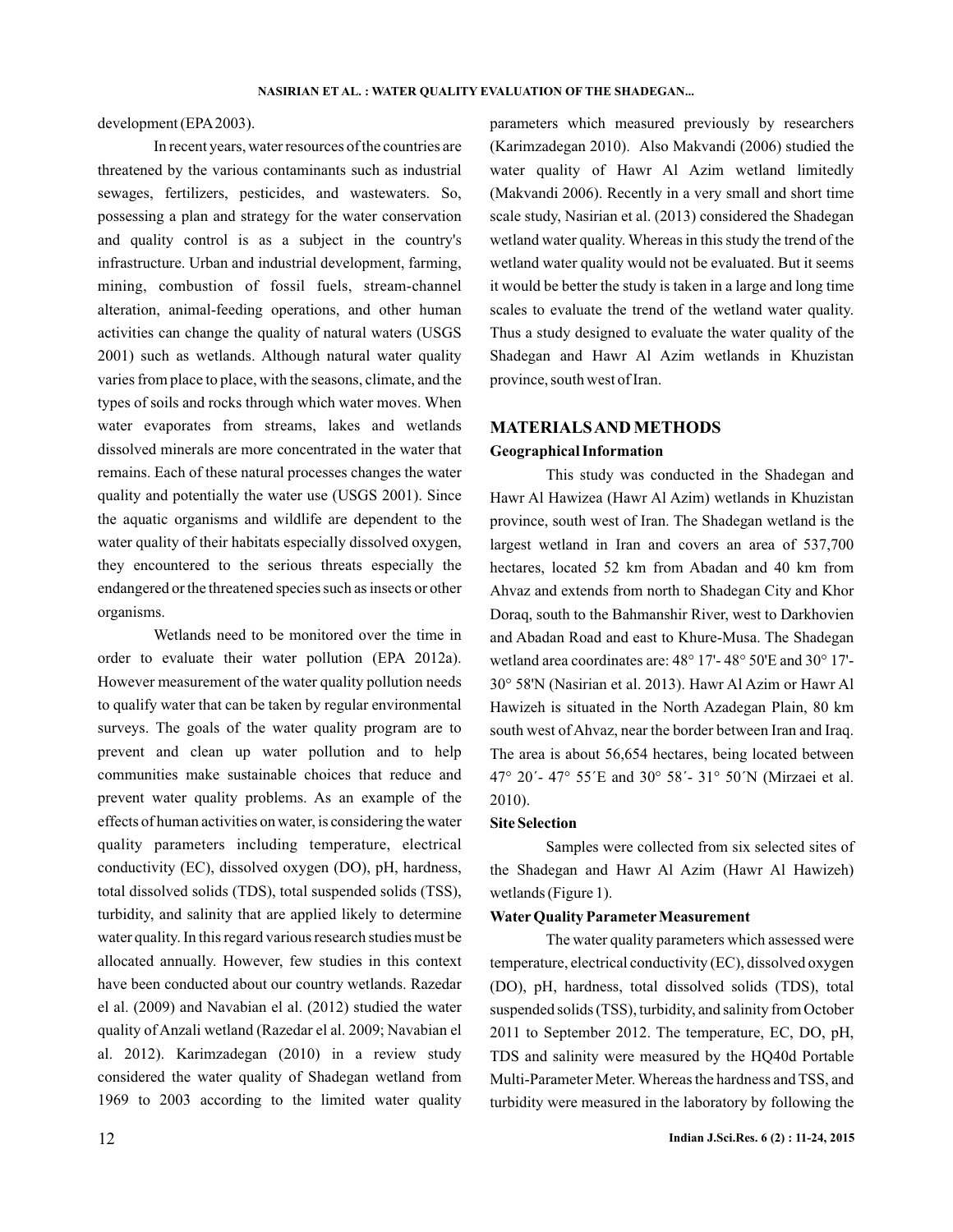titration method and the turbidity meter, respectively.

# **StatisticalAnalysis**

Data from the assessed water quality parameters between the sites, months, and sites and months were analyzed by One-way ANOVA and Post Hoc tests (Tukey HSD) using PASW Statistics 18. One-sample t-tests were used for comparing the water quality parameters with the Environmental Protection Agency (EPA) or the World Health Organization (WHO) standards (EPA 2012b; WHO 2008).

# **RESULTS**

In this study the water quality parameters including temperature, electrical conductivity (EC), dissolved oxygen (DO), pH, hardness, total dissolved solids (TDS), total suspended solids (TSS), turbidity, and salinity were measured in the six sample sites of the Shadegan and Hawr Al Azim wetlands from October 2011 to September 2012. Table 1 and Fig. 2 show water quality parameters which were measured in the sample sites of the Shadegan and Hawr Al Azim wetlands, from October 2011 to September 2012.

#### **WaterTemperature**

The temperature ranges of the water from the sample sites of the Shadegan and Hawr Al Azim wetlands were 16.5 (minimum) in March to 31.2˚C (maximum) in June in the  $SW<sub>s</sub>$  and in the  $SW<sub>2</sub>$  sites, respectively (Table 1) and Figure 2). Generally, the temperature of the water was decreased from October to December and with low swing from December to April whereas was increased from April to June and decreased from June to July then increased from July to September in the sample sites of the Shadegan and HawrAlAzim wetlands (Table 1 and Figure 2).

## **Water pH**

The pH ranges of the water from the sample sites of the Shadegan and Hawr Al Azim wetlands were 6.5-8.5 and were at the EPA standard ranges (EPA 2012b). The minimum  $(6.43)$  and the maximum  $(7.8)$  pH of the water were observed in the SW1 in the July, and in the SW<sub>1</sub>, SW<sub>2</sub> and SW<sub>s</sub> sample sites in the December and HH in the March, respectively (Table 1 and Figure 2).

#### **Water Dissolved Oxygen (DO)**

The DO ranges of the water from the sample sites of the Shadegan and Hawr Al Azim wetlands were 1.72 (minimum) in the April to 41 (maximum) mg/L in the December and both were in the SW<sub>s</sub> sample site. The DO of the water was increased from October to December and reached to the highest ranges where the mean of the air and the water temperature were at the lowest of the annual ranges whereas was decreased from December to March, then with partial fluctuations was gradually decreased from March to July with increasing of the air and water temperature and reached to the lowest ranges in the September (Table 1 and Figure 2).

According to the EPA standard, the DO of the water must not be less than the 5 mg/L (EPA 2012b). The DOs of the water was less than the EPA value standard in some sample site of the month samplings (Table 1 and Fig. 2). Significant differences were found between the mean DOs compared to the EPA value standard  $(P<0.05)$  (Table 2). One-way analysis of variance (ANOVA) showed significant differences between the mean DOs of the month samplings (P=0.0001) (Table 3). Followed by Post Hoc tests were observed significant differences between the October with the December, April, July and September, and the December with the March, April, June, July and September (P<0.05) (Table 5) without any significant differences between the mean DOs of the site samplings  $(P=0.257)$ (Table 3)

#### **Water Salinity**

The salinity ranges of the water from the sample sites of the Shadegan and Hawr Al Azim wetlands were 30.54 (minimum) in the March to 386.7 mg/L (maximum) in the October in the HH and  $SW<sub>s</sub>$  sites, respectively. The salinity of the water was decreased from October to March (The lowest ranges) with decreasing of the evaporation and the air and water temperature, and increasing the rain; whereas was gradually increased from March to September with partial fluctuation and with increasing of the evaporation and the air and water temperature, and decreasing the rain and reached to the highest ranges in the October (Table 1 and Figure 2).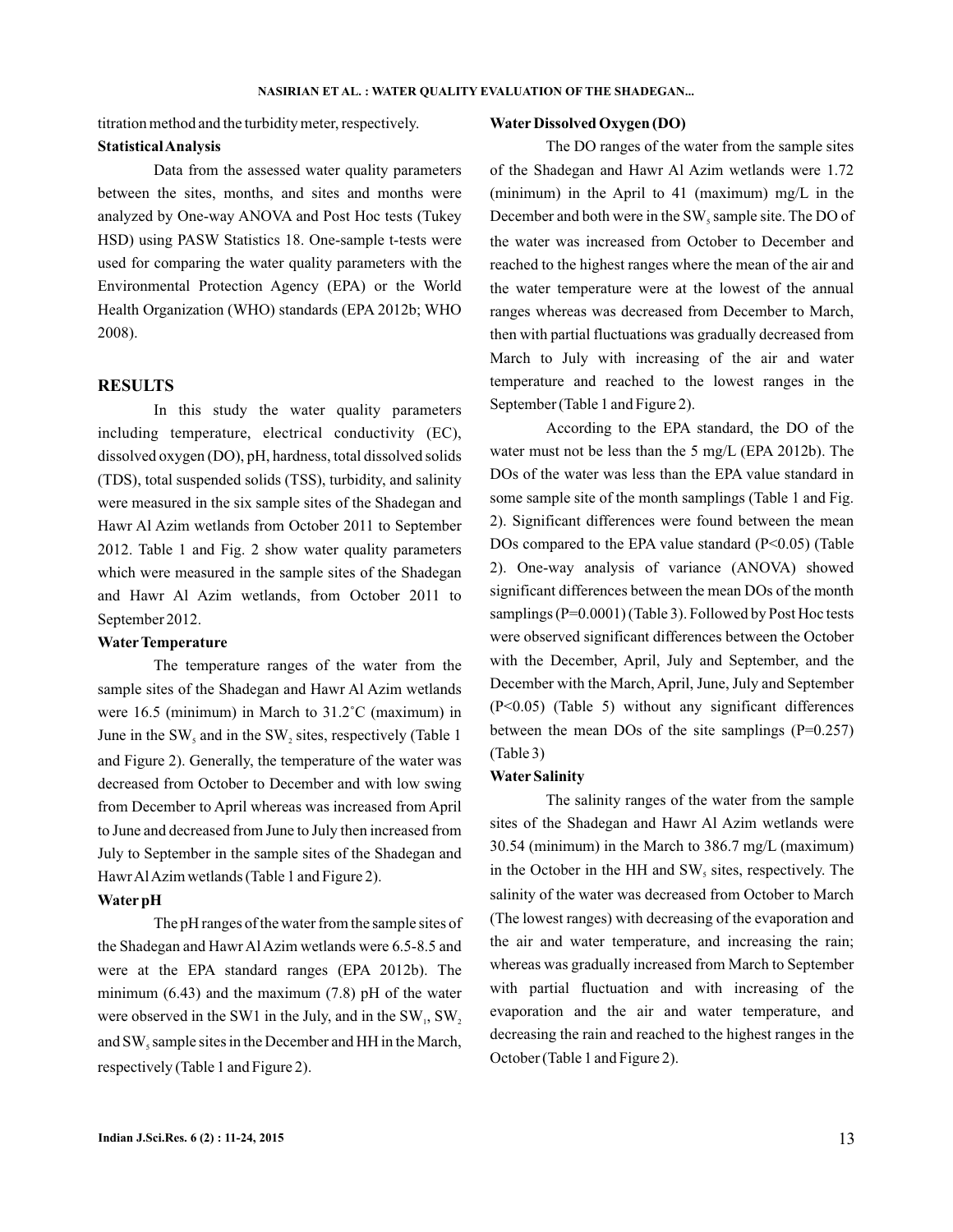| Site            | Season | Month     | Tem           | pH             | D <sub>O</sub> | Sal    | Hard   | <b>TDS</b> | <b>TSS</b>     | Tur                     | $\rm EC$     | Res                      |
|-----------------|--------|-----------|---------------|----------------|----------------|--------|--------|------------|----------------|-------------------------|--------------|--------------------------|
|                 |        |           | $(^{\circ}C)$ |                |                |        | (mg/L) |            |                | (NTU)                   | $(\mu s/cm)$ | $(\Omega$ cm)            |
| SW <sub>1</sub> | Autumn | October   | 25.2          | 7.7            | 10             | 186.01 | 2303.7 | 600        | $\mathbf{1}$   | 4                       | 11232        |                          |
|                 |        | December  | 19.5          | 7.8            | 12             | 169    | 2110.3 | 6280       | 8.1            | 8                       | 12590        | $\Box$                   |
|                 | Winter | March     | 18.3          | 7.51           | 8.11           | 100.23 | 2024   | 6225       | 15             | $10\,$                  | 11825        | $\Box$                   |
|                 | Spring | April     | 23.9          | 6.98           | 6.45           | 60.69  | 2220   | 6195       | 10.2           | $\overline{4}$          | 11820        | 86.2                     |
|                 |        | June      | $30\,$        | $7.2\,$        | 6.45           | 130.85 | 2070   | 6825       | 17.9           | 13                      | 13005        | 79.9                     |
|                 | Summer | July      | 22.4          | 6.43           | 6.83           | 60.62  | 2360   | 6390       | 19.3           | $\mathbf{1}$            | 11590        | 85.9                     |
|                 |        | September | 29.5          | 6.96           | 6.56           | 100.40 | 1916   | 5150       | 7.3            | 8                       | 9460         | 105.1                    |
| SW <sub>2</sub> | Autumn | October   | 25.9          | 7.6            | 10             | 205.6  | 3823.7 | 915        | $\mathbf{1}$   | 5                       | 17140        | $\Box$                   |
|                 |        | December  | 22.3          | 7.8            | 14             | 231.5  | 3477.6 | 8570       | 14             | $\overline{\mathbf{3}}$ | 17170        | $\Box$                   |
|                 | Winter | March     | 22            | 7.72           | 13.54          | 90.29  | 2835   | 8980       | 19             | 45                      | 15980        | $\blacksquare$           |
|                 | Spring | April     | 22.9          | 7.46           | 8.56           | 100.49 | 2330   | 9395       | 28             | 17                      | 17605        | 56.2                     |
|                 |        | June      | 31.2          | 7.28           | 12.31          | 120.94 | 2284   | 12580      | 11.6           | 11                      | 21630        | 46.3                     |
|                 | Summer | July      | 22            | 6.46           | 2.75           | 300.3  | 4840   | 18130      | 104            | $\boldsymbol{7}$        | 30200        | 33                       |
|                 |        | September | 29            | 6.82           | 2.61           | 280.6  | 4770   | 15720      | 15.2           | 8                       | 26500        | 37.8                     |
| SW <sub>3</sub> | Autumn | October   | 26.8          | 7.6            | $10\,$         | 215.38 | 2826.2 | 676        | $\mathfrak{Z}$ | 14                      | 12650        | $\blacksquare$           |
|                 |        | December  | 24.2          | 7.6            | 12             | 226    | 2787.5 | 6980       | 8.2            | $\overline{8}$          | 14000        | $\blacksquare$           |
|                 | Winter | March     | 20.8          | 7.02           | 9.12           | 80.41  | 2490   | 8050       | 14.7           | 10                      | 14715        | $\blacksquare$           |
|                 | Spring | April     | 22.5          | 6.77           | 7.72           | 160.47 | 2366   | 8690       | 4.6            | 18                      | 15850        | 61.2                     |
|                 |        | June      | 31            | 7.30           | 8.36           | 200.26 | 2200   | 9120       | 13.3           | 11                      | 17050        | 58.1                     |
|                 | Summer | July      | 26.2          | 6.74           | 3.88           | 210.90 | 3240   | 12330      | 70.4           | $\overline{7}$          | 21330        | 47.2                     |
|                 |        | September | 28.9          | 6.91           | 2.79           | 170.37 | 3088   | 9080       | 9.5            | $\sqrt{6}$              | 16100        | 62.1                     |
| SW <sub>4</sub> | Autumn | October   | 26.6          | 7.6            | 10             | 225.17 | 2066.2 | 526        | 12             | 11                      | 9530         | $\Box$                   |
|                 |        | December  | 17.4          | 7.5            | 13             | 198    | 2390   | 6390       | 8.5            | 11                      | 12800        | $\Box$                   |
|                 | Winter | March     | 21.6          | 7.24           | 8.71           | 70.46  | 1987   | 7175       | 9.1            | 30                      | 13445        | $\blacksquare$           |
|                 | Spring | April     | 22            | 7.53           | 8.03           | 100.09 | 2024   | 5615       | 4.4            | 9                       | 10760        | 94.6                     |
|                 |        | June      | 27.7          | 7.01           | 6.73           | 110.79 | 2130   | 6680       | 38.7           | 17                      | 12715        | 87.2                     |
|                 | Summer | July      | 24.9          | $\overline{7}$ | 7.09           | 100.61 | 2020   | 5630       | 27.5           | $\overline{5}$          | 10310        | 96.7                     |
|                 |        | September | 29.1          | 7.09           | 6.60           | 100.13 | 1912   | 5060       | 5.8            | 8                       | 9320         | 107                      |
| SW <sub>5</sub> | Autumn | October   | 23.6          | 7.4            | $10\,$         | 386.7  | 5225   | 6290       | 21             | 47                      | 25260        | $\blacksquare$           |
|                 |        | December  | 21.5          | 7.8            | 14             | 181    | 1343.5 | 3860       | 14.7           | 21                      | 7740         | $\overline{a}$           |
|                 | Winter | March     | 16.5          | 7.45           | 12.66          | 50.69  | 2280   | 515        | 27.3           | 25                      | 10580        | $\overline{\phantom{a}}$ |
|                 | Spring | April     | $20\,$        | 6.98           | 1.72           | 110.86 | 2444   | 6505       | 13             | 15                      | 12345        | 80                       |
|                 |        | June      | 30.6          | 7.39           | 12.64          | 240.8  | 2346   | 13000      | 53             | 80                      | 22200        | 44.6                     |
|                 | Summer | July      | $27\,$        | 7.03           | 4.05           | 130.84 | 2620   | 7420       | 46.9           | $\overline{7}$          | 13420        | 75.1                     |
|                 |        | September | 28.8          | 7.12           | 4.92           | 220.7  | 4520   | 12210      | 1.6            | 40                      | 21200        | 47.5                     |
| HH              | Autumn | December  | 20.1          | 7.5            | 12.5           | 174    | 2021.8 | 4030       | 8.8            | $\overline{4}$          | 8060         | $\blacksquare$           |
|                 | Winter | March     | 20            | 7.80           | 8.56           | 30.54  | 1558   | 6045       | 9.9            | 9                       | 6550         | $\blacksquare$           |
|                 | Spring | April     | 22.5          | 7.48           | 6.31           | 40     | 1738   | 3695       | 6.2            | $\,8\,$                 | 7155         | 137.8                    |
|                 |        | June      | 29            | 7.75           | 4.09           | 60.48  | 1862   | 4110       | 17.9           | $\,8\,$                 | 8005         | 137.9                    |
|                 | Summer | July      | 26            | 7.29           | 2.32           | 70.13  | 1820   | 4130       | 26             | $\overline{\mathbf{3}}$ | 7700         | 130.4                    |
|                 |        | September | $27\,$        | 7.18           | 2.75           | 80.79  | 2080   | 4690       | 3.3            | $\overline{4}$          | 8690         | 115.2                    |

# **Table 1 : Water Quality Parameters Measured in the Shadegan and Hawr Al Azim Wetlands, October 2011 to September 2012**

Note: The values higher than the EPA or WHO standards are shown in bold. Tem= Temperature, Sal= Salinity, Hard= Hardness, Tur= Turbidity and Res= Resistivity.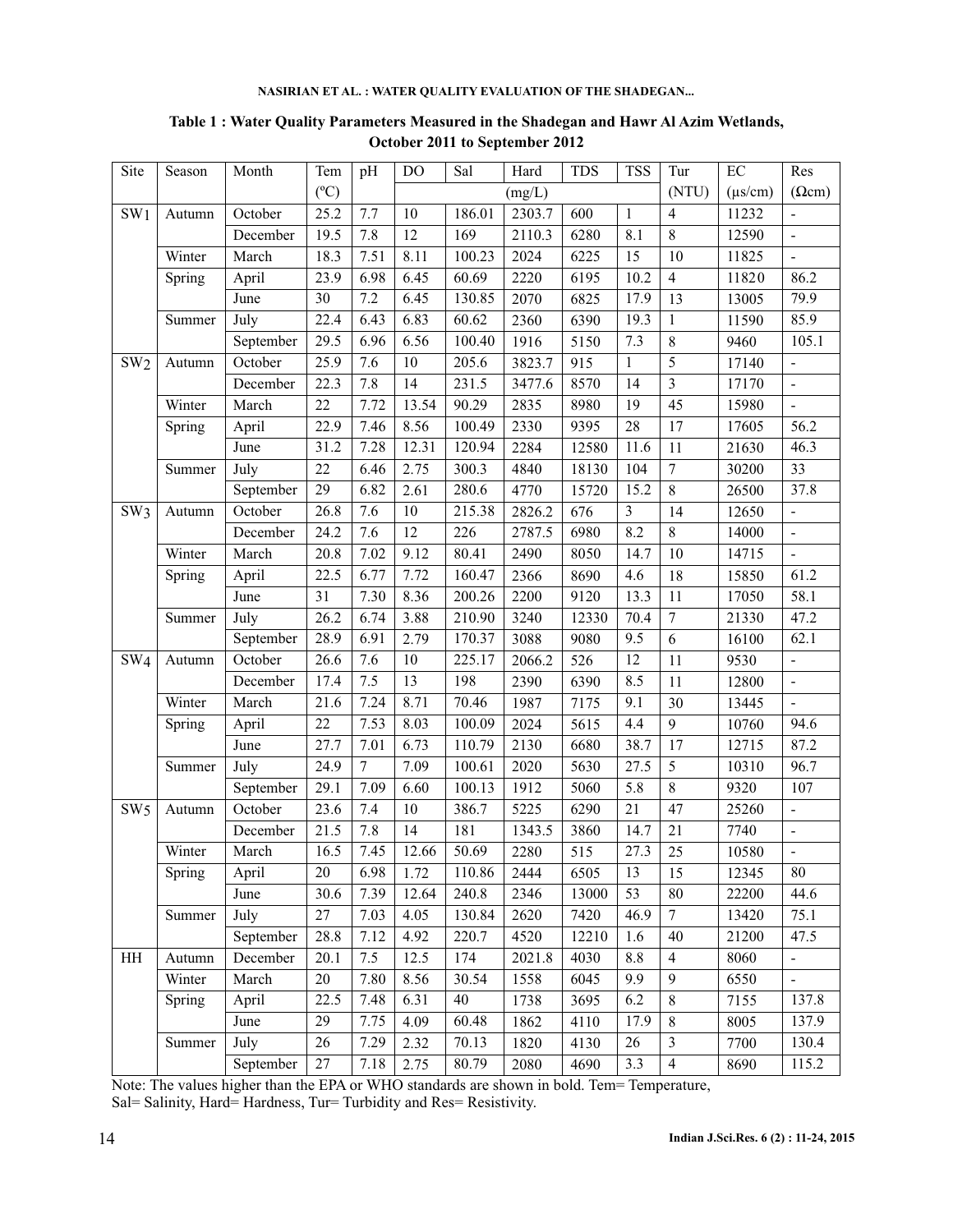

SW<sub>1</sub> to SW<sub>5</sub>=Shadegan wetland and HH= Hawr Al Azim wetland sample sites. **Source adapted from A (Iran): wikimedia.org 2014, B (Shadegan wetland): khouznews.ir and C (Hawr Al Azim wetland): persianblog.ir 2014. Figure 1 : Areas studying of the Shadegan and Hawr Al Azim wetlands, from October 2011 to September 2012**

One-way analysis of variance (ANOVA) showed significant differences between the mean salinity of the site and month samplings (P=0.004 and P=0.0001, respectively) (Table 3). Followed by Post Hoc tests were observed significant differences between the mean salinity of the HH with the  $SW_2, SW_3$  and  $SW_5$ , and between the salinity of the October with March, April, June and December with March andApril (P<0.05) (Table 4 and 5).

## **Water Hardness**

The hardness ranges of the water from the sample sites of the Shadegan and Hawr Al Azim wetlands were 1343.5 (minimum) in the December to 5225 (maximum)  $mg/L$  in the October which both was in the SW<sub>s</sub> sample site. The hardness of the water was decreased with partial fluctuation from October to March 2011 (The lowest ranges) with decreasing of the evaporation and, air and water temperature, and increasing the rain; whereas was increased from March 2011 to September 2012 with increasing of the evaporation and air and water temperature, and decreasing the rain due to excess minerals and reached to the highest ranges in the October (Table 1 and Figure 2).

According to the WHO standard, the hardness of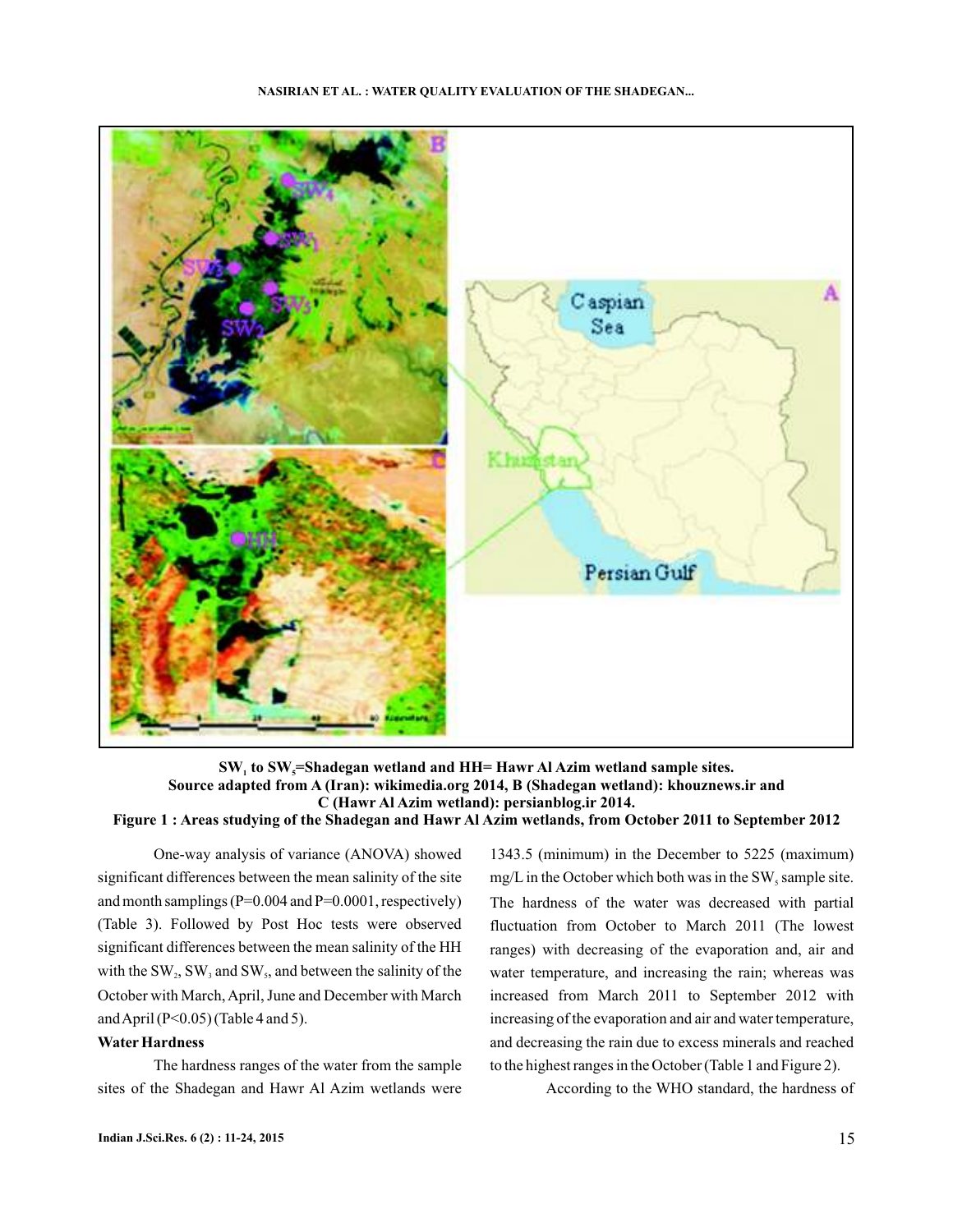



**Figure 2 : Water Quality Parameters Trend in the Shadegan and Hawr Al Azim wetlands, October 2011 to September 2012. Tem= Temperature, Tu= Turbidity, Ha= Hardness, Sa= Salinity and Res= Resistivity**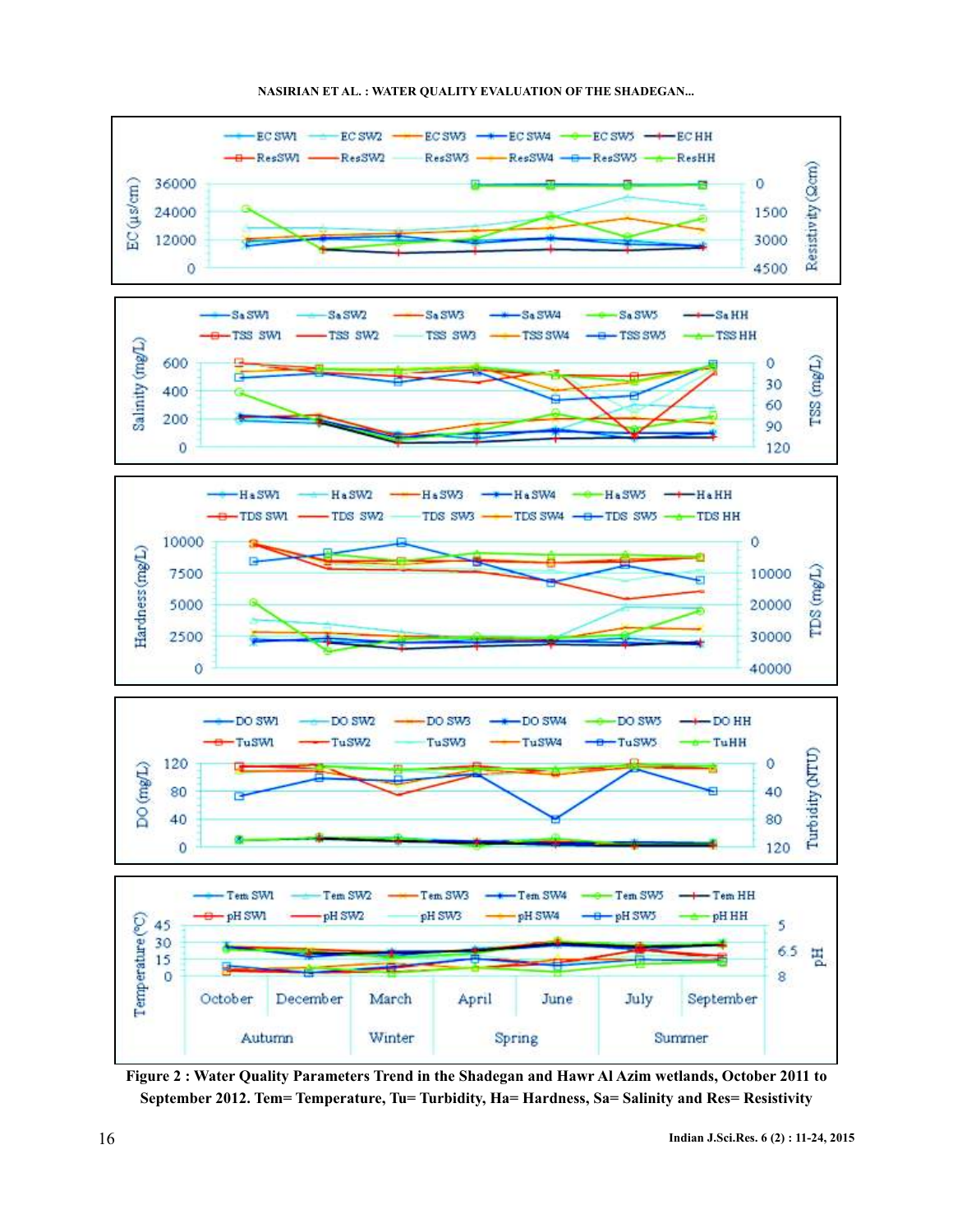| Water          |          |          |    |          | Rate   |    |          |        |    |          |
|----------------|----------|----------|----|----------|--------|----|----------|--------|----|----------|
| quality        | Standard | Observed |    |          | Site   |    |          | Month  |    |          |
| parameter      |          |          | df | P        |        | df | P        |        | df | P        |
| D <sub>O</sub> |          | 4.2      | 40 | < 0.0001 | 5.6    | 41 | < 0.0001 | 3.2    | 41 | 0.003    |
| Hardness       | 500      | 14.6     | 40 | < 0.0001 | 1861.5 | 41 | < 0.0001 | 1588.1 | 41 | < 0.0001 |
| Turbidity      |          | 3.9      | 40 | < 0.0001 | 5.6    | 41 | < 0.0001 | 3.2    | 41 | 0.003    |
| EC             | 2000     | 13.9     | 40 | < 0.0001 | 7485.4 | 41 | < 0.0001 | 6390.3 | 41 | < 0.0001 |
| <b>TDS</b>     | 500      | 10.4     | 40 | < 0.0001 | 1861.5 | 41 | < 0.0001 | 1588.1 | 41 | < 0.0001 |
| <b>TSS</b>     | 150      | 42.4     | 40 | < 0.0001 | 549.3  | 41 | < 0.0001 | 467.4  | 41 | < 0.0001 |

# **Table 2 : One-Sample T-Tests Analysis Between Observed Water Quality Parameters and EPA or WHO Standards**

| Table 3: One-Way ANOVA Analysis Between Site and Month Samplings of Observed Water Quality |  |
|--------------------------------------------------------------------------------------------|--|
| <b>Parameter Rates</b>                                                                     |  |

| <b>Water quality</b> | <b>Site</b> |    |          | Month  |    |          |
|----------------------|-------------|----|----------|--------|----|----------|
| parameter            | F           | df | P        | F      | df | P        |
| DO                   | 1.39        | 5  | 0.257    | 17. 11 | 6  | < 0.0001 |
| Salinity             | 4.53        | 5  | 0.004    | 6.33   | 6  | < 0.0001 |
| Hardness             | 5.39        | 5  | 0.001    | 2.28   | 6  | 0.063    |
| Turbidity            | 5.10        | 5  | 0.002    | 1.83   | 6  | 0.128    |
| EС                   | 9.75        | 5  | < 0.0001 | 1.14   | 6  | 0.363    |
| TDS                  | 5.55        | 5  | 0.001    | 5.31   | 6  | 0.001    |
| <b>TSS</b>           | 1.68        | 5  | 0.171    | 6.49   | 6  | < 0.0001 |
| Resistivity          | 30.38       | 5  | < 0.0001 | 0.88   | 3  | 0.473    |

the water must not be higher than the 500 mg/L (WHO 2008). The mean hardness of the water was higher than the WHO standard in the all sample sites of the all month samplings (Table 1 and Figure 2). One-sample t-tests showed significant differences between mean hardness of the site and month samplings compared to the WHO value standard (P<0.0001) (Table 2). One-way analysis of variance (ANOVA) showed significant differences between the mean hardness of the site samplings  $(P=0.001)$  (Table 3). Followed by Post Hoc tests were observed significant levels between the mean hardness of the SW<sub>2</sub> with SW<sub>1</sub>, SW<sub>4</sub> and HH  $(P<0.05)$  (Table 4) without any significant differences between the mean hardness of the month samplings ( $P=0.063$ ) (Table 3).

#### **WaterTurbidity**

The turbidity ranges of the water from the sample sites of the Shadegan and Hawr Al Azim wetlands were 1 (minimum) in the July to 80 (maximum) NTU in the June in the  $SW<sub>1</sub>$  and  $SW<sub>5</sub>$  sample sites, respectively. The water turbidity of the sample sites of the Shadegan wetland was increased in the March (The highest ranges) because of the arrival of the rain runoff to the Shadegan wetland and was increased also in the June due to sever evaporation. The water turbidity of the  $SW<sub>s</sub>$  had many fluctuations and was increased in the June due to sever evaporation which has been reached to the highest ranges. The turbidity ranges of the Hawr Al Azim waters from December 2011 to September 2012 had low fluctuations and more uniformity due to its intact and original ecosystem compared to the sample sites of the Shadegan wetland (Table 1 and Figure 2).

According to the EPA or WHO standards, the turbidity of the water must not be higher than the 5 NTU (EPA 2012b; WHO 2008). The mean turbidity of the water was higher than the EPA or WHO standards (>5 NTU) in some sites of the month samplings (Table 1 and Fig. 2). Onesample t-tests showed significant differences between the mean turbidity of the site and month samplings compared to the EPA or WHO standards  $(P< 0.0001$  and  $P= 0.003$ , respectively) (Table 2). One-way analysis of variance (ANOVA) showed significant differences between the mean turbidity of the site samplings (P=0.002) (Table 3).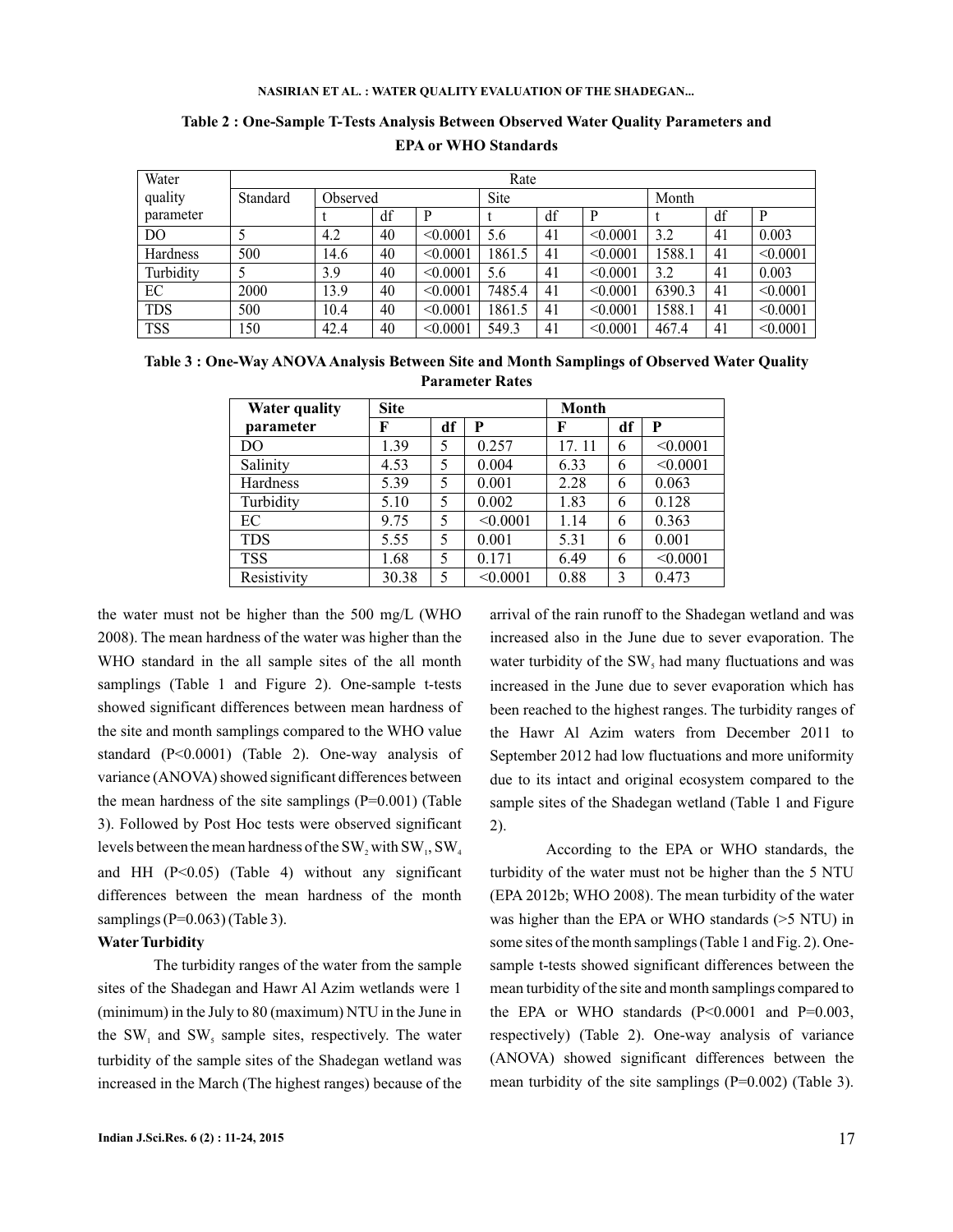| WQP               | Site                          | $\widetilde{\mathbf{s}}$ $\mathbf{w}_1$ |                        |                    | SW <sub>2</sub> |                         |               | SW <sub>3</sub> |        |          | SW <sub>4</sub> |                         |                          | SW <sub>5</sub> |                         |             |
|-------------------|-------------------------------|-----------------------------------------|------------------------|--------------------|-----------------|-------------------------|---------------|-----------------|--------|----------|-----------------|-------------------------|--------------------------|-----------------|-------------------------|-------------|
|                   |                               | <b>E</b>                                | $\mathbf{S}$           | ≏                  | $\mathbf{E}$    | $\overline{\mathbf{S}}$ | ≏             | $\mathbf{E}$    | SE     | <b>P</b> | $\mathbf{g}$    | $\overline{\mathbf{S}}$ | $\overline{\phantom{a}}$ | $\mathbf{q}$    | $\overline{\mathbf{S}}$ | ≏           |
| ್ಟ                |                               | 74.56                                   | 27.69                  | 0.107              |                 |                         |               |                 |        |          |                 |                         |                          |                 |                         |             |
|                   | $\frac{\text{WS}}{\text{MS}}$ | 65.14                                   | 27.69                  | 0.206              | 9.42            | 27.69                   | >0.999        |                 |        |          |                 |                         |                          |                 |                         |             |
|                   | $_{\rm ss}$                   | 13.92                                   | 27.69                  | 0.996              | 60.64           | 27.69                   | 0.273         | 51.22           | 27.69  | 0.452    | $\mathbf{I}$    |                         |                          |                 |                         |             |
|                   | SW <sub>5</sub>               | 73.41                                   | 27.69                  | 0.117              | 1.16            | 27.69                   | >0.999        | 8.26            | 27.69  | 566.0<   | 59.48           | 27.69                   | 0.292                    |                 |                         |             |
|                   | HH                            | 39.41                                   | 28.82                  | 0.745              | 113.97*         | 28.82                   | 0.005         | $104.55*$       | 28.82  | 0.013    | 53.33           | 28.82                   | 0.451                    | $112.81*$       | 28.82                   | 0.006       |
| Hard              | SW <sub>2</sub>               | X<br>1336.61                            | 361.72                 | 0.011              |                 |                         |               |                 |        |          |                 |                         |                          |                 |                         |             |
|                   | $_{\rm WS}$                   | 570.53                                  | 361.72                 | 0.619              | 766.09          | 361.72                  | 0.306         |                 |        |          |                 |                         |                          |                 |                         |             |
|                   | $SW_4$                        | 67.83                                   | 361.72                 | >0.999             | 1404.44*        | 361.72                  | 0.007         | 638.36          | 361.72 | 0.503    | $\mathbf{I}$    | $\mathbf{I}$            |                          |                 |                         |             |
|                   | SW <sub>5</sub>               | 824.93                                  | 361.72                 | 0.234              | 511.69          | 361.72                  | 0.718         | 254.4           | 361.72 | 0860     | 892.76          | 361.72                  | 0.167                    |                 |                         |             |
|                   | HH                            | 296.8                                   | 376.49                 | 0.967              | 1633.41*        | 376.49                  | 0.002         | 867.32          | 376.49 | 0.225    | 228.97          | 376.49                  | 0.990                    | 1121.72         | 376.49                  | 0.058       |
| $\Gamma {\rm ur}$ | $\mathrm{SW}_2$               | 6.86                                    | 6.32                   | 0.883              |                 |                         |               |                 |        |          |                 |                         |                          |                 |                         |             |
|                   | $\text{SW}_3$                 | 3.71                                    | 6.32                   | 0.991              | 3.14            | 6.32                    | 966'0         |                 |        |          | $\mathbf{I}$    |                         |                          |                 |                         |             |
|                   | SW <sub>4</sub>               | 6.14                                    | 6.32                   | 0.923              | 0.71            | 6.32                    | $6660 \times$ | 2.43            | 6.32   | >0.999   |                 |                         |                          |                 |                         |             |
|                   | SW <sub>5</sub>               | 26.71*                                  | 6.32                   | 0.003              | $19.86*$        | 6.32                    | 0.040         | $23.0*$         | 6.32   | 0.012    | $20.57*$        | 6.32                    | 0.031                    |                 |                         |             |
|                   | HН                            | 0.86                                    | 6.58                   | > 0.999            | 7.71            | 6.58                    | 0.846         | 4.57            | 6.58   | 0.981    | 7.0             | 6.58                    | 0.891                    | $27.57*$        | 6.58                    | 0.003       |
| $E_{\rm C}$       | $\mathrm{SW}_2$               | 9243.3*                                 | 2044.2                 | $\overline{0.001}$ |                 |                         |               |                 |        |          |                 |                         |                          |                 |                         |             |
|                   | $\text{SW}_3$                 | 4310.43                                 | 2044.2                 | 0.311              | 4932.9          | 2044.2                  | 0.185         | $\mathbf{I}$    |        |          | $\mathbf{I}$    |                         |                          |                 |                         |             |
|                   | SW <sub>4</sub>               | 377.4                                   | 2044.2                 | > 0.999            | 9620.7*         | 2044.2                  | 0.001         | 4687.9          | 2044.2 | 0.229    | $\mathbf{I}$    | $\mathbf{I}$            |                          |                 |                         |             |
|                   | SW <sub>5</sub>               | 4460.4                                  | 2044.2                 | 0.276              | 4782.9          | 2044.2                  | 0.211         | 150.0           | 2044.2 | > 0.999  | 4837.9          | 2044.2                  | 0.201                    |                 |                         |             |
|                   | HН                            | 3952.7                                  | 2127.7                 | 0.447              | 13195.95        | 2127.7                  | 0.0001        | 8263.1*         | 2127.7 | 0.007    | 3575.2          | 2127.7                  | 0.555                    | 8413.1*         | 2127.7                  | 0.005       |
| TDS               | $\mathrm{SW}_2$               | $5232.1*$                               | $\dot{\omega}$<br>1441 | 0.013              |                 |                         |               |                 |        |          |                 |                         |                          |                 |                         |             |
|                   | SW <sub>3</sub>               | 2465.9                                  | 1441.3                 | 0.636              | 2766.3          | 1441.3                  | 0.411         |                 |        |          | $\mathbf{I}$    |                         |                          | J.              |                         | I.          |
|                   | $\widetilde{\mathsf{x}}$      | 84.1                                    | 1441.3                 | 50,000             | 5316.3*         | 1441.3                  | 0.011         | 2550.0          | 1441.3 | 0.50     |                 |                         |                          |                 |                         | $\mathbf I$ |
|                   | SW <sub>5</sub>               | 1733.6                                  | 1441.3                 | 0.832              | 98645           | 1441.3                  | 0.180         | 732.3           | 1441.3 | 0.995    | 1817.7          | 1441.3                  | 0.803                    |                 |                         |             |
|                   | HН                            | 930.7                                   | 1500.1                 | 686.0              | 6162.9*         | .500.1                  | 0.004         | 3396.6          | 1500.1 | 0.241    | 846.6           | 1500.1                  | $\frac{666}{100}$        | 2664.3          | 1500.1                  | 0.496       |
| Res               | $\mathrm{SW}_2$               | 45.95*                                  | 8.2                    | 0.001              |                 |                         |               |                 |        |          |                 |                         |                          |                 |                         |             |
|                   | SW <sub>3</sub>               | $32.1*$                                 | 8.2                    | 0.014              | 13.8            | 8.2                     | 0.558         | $\mathbf{I}$    |        |          | $\mathbf{I}$    |                         |                          |                 |                         |             |
|                   | SW <sub>4</sub>               | 7.1                                     | 8.2                    | 0.949              | 53.05*          | 8.2                     | 0.000         | 39.2*           | 8.2    | 0.003    | $\mathbf{I}$    | $\mathbf{I}$            |                          |                 |                         | $\mathbf I$ |
|                   | SW <sub>5</sub>               | $27.5*$                                 | 8.2                    | 0.041              | 18.5            | 8.2                     | 0.269         | 4.65            | 8.2    | 0.992    | 34.6*           | 8.2                     | 0.008                    |                 |                         |             |
|                   | HН                            | 41.05*                                  | 8.2                    | 0.002              | 87.0*           | 8.2                     | 0.0001        | $73.2*$         | 8.2    | 0.0001   | 33.95*          | 8.2                     | 0.009                    | 68.5*           | 8.2                     | < 0.0001    |
|                   |                               |                                         |                        |                    |                 |                         |               |                 |        |          |                 |                         |                          |                 |                         |             |

Table 4 : Tukey HSD Analysis Among Observed Water Ouality Parameters of Site Samplings After One-Way ANOVA Significance Table 4: Tukey HSD Analysis Among Observed Water Quality Parameters of Site Samplings After One-Way ANOVA Significance

# **NASIRIAN ET AL. WATER QUALITY EVALUATION OF THE SHADEGAN... :**

<sup>\*</sup>The mean difference is significant at the 0.05 level. WQP= Water quality parameter, MD= Mean difference, SE= Standard error, Sal= Salinity, \*The mean difference is significant at the 0.05 level. WQP= Water quality parameter, MD= Mean difference, SE= Standard error, Sal= Salinity, Hard= Hardness, Tur= Turbidity and Res= Resistivity. Hard= Hardness, Tur= Turbidity and Res= Resistivity.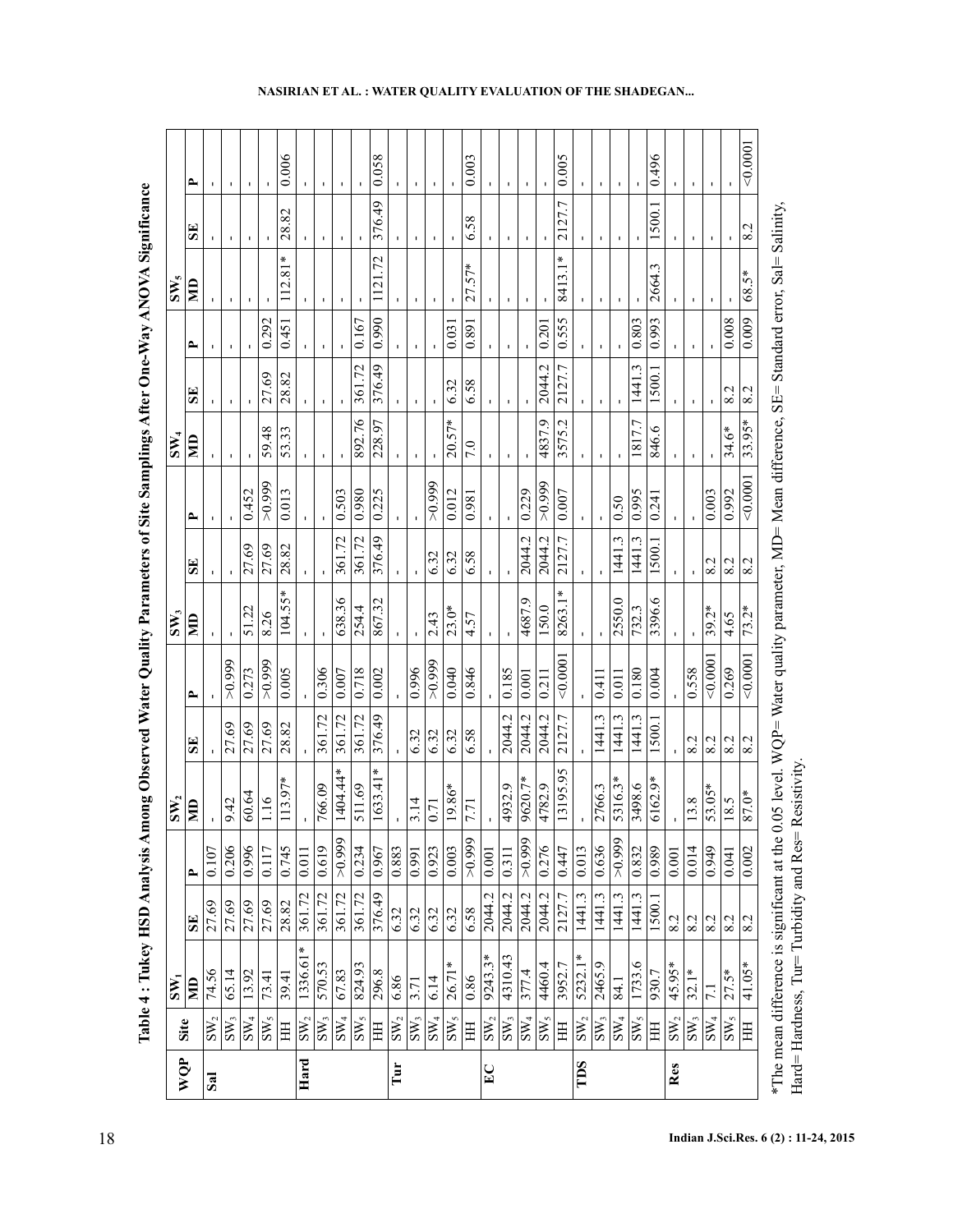|                |               | October                                    |                  |        | Decem              | ber    |                                                                                                      | March        |              |                | April          |                |                | June         |              |                                | July           |                          |                                |
|----------------|---------------|--------------------------------------------|------------------|--------|--------------------|--------|------------------------------------------------------------------------------------------------------|--------------|--------------|----------------|----------------|----------------|----------------|--------------|--------------|--------------------------------|----------------|--------------------------|--------------------------------|
| WQP            |               | <b>Q</b>                                   | SE               | $\sim$ | <b>GIN</b>         | SE     | $\mathbf{r}$                                                                                         | g            | SE           | д              | ⋚              | $_{\rm SE}$    | $\mathbf{r}$   | g            | SE           | д                              | g              | SE                       | $\sim$                         |
| $\overline{D}$ | Decem         | 12.03*                                     | 3.3              | 0.015  |                    |        |                                                                                                      |              | $\mathbf{I}$ | $\mathbf{I}$   | $\mathbf{I}$   | $\mathbf{I}$   | $\mathbf{I}$   | $\mathbf{I}$ | $\mathbf{I}$ | $\blacksquare$                 |                | $\blacksquare$           |                                |
|                | March         | 7.7                                        | 3.3              | 0.255  | 19.72*             | 3.1    | 0.0001                                                                                               |              | $\mathbf{I}$ |                |                | $\mathbf{I}$   | $\mathbf{I}$   | $\mathbf{I}$ | $\mathbf{I}$ | $\blacksquare$                 |                | $\blacksquare$           |                                |
|                | April         | $11.3*$                                    | 3.3              | 0.024  | $23.37*$           | 3.1    | < 0.0001                                                                                             | 3.65         | 3.1          | 668.0          | $\mathbf{I}$   | $\mathbf{I}$   |                | $\mathbf{I}$ | $\mathbf{I}$ | $\mathbf{I}$                   |                | $\blacksquare$           |                                |
|                | June          | 8.7                                        | $3.\overline{3}$ | 0.144  | $20.74*$           | 3.1    | 0.0001                                                                                               | 1.02         | 3.1          | 6660<          | 2.63           | 3.1            | 0.978          | $\mathbf{I}$ | $\mathbf{I}$ | $\mathbf{I}$                   |                | $\mathbf{I}$             |                                |
|                | July          | $13.3*$                                    | 3.3              | 0.005  | $25.35*$           | 3.1    | 0.0001                                                                                               | 5.63         | 3.1          | 0.554          | 1.98           | 3.1            | 0.995          | 4.61         | 3.1          | 0.754                          |                | $\mathbf{I}$             |                                |
|                | Septem        | $13.4*$                                    | $3.\overline{3}$ | 0.005  | 25.46*             | 3.1    | 0.0001                                                                                               | 5.7          | 3.1          | 0.531          | 2.09           | 3.1            | 0.993          | 4.7          | 3.1          | 0.733                          | 0.115          | 3.1                      | $6660 \times$                  |
| Sal            | Decem         | 47.2                                       | 31.4             | 0.740  | $\bar{\mathbf{r}}$ |        |                                                                                                      | $\mathbf{I}$ | $\mathbf{I}$ | $\blacksquare$ | $\blacksquare$ | $\blacksquare$ | $\mathbf{I}$   | $\mathbf{I}$ | $\mathbf{I}$ | $\blacksquare$                 | $\mathbf{I}$   | $\blacksquare$           |                                |
|                | March         | $173.3*$                                   | 31.4             | 100000 | 126.2*             | 29.9   | 0.004                                                                                                | J.           |              |                |                | $\blacksquare$ | J.             | f,           | $\mathbf{I}$ | J.                             | $\blacksquare$ | $\blacksquare$           |                                |
|                | April         | 148.3*                                     | 31.4             | 0.001  | $101.2*$           | 6.67   | 0.03                                                                                                 | 24.997       | 6.67         | 0.979          |                |                |                |              | $\mathbf{I}$ | $\mathbf{I}$                   |                | $\blacksquare$           |                                |
|                | June          | \$8.66                                     | 31.4             | 0.048  | 52.6               | 29.9   | 0.585                                                                                                | 73.6         | 29.9         | 0.211          | 48.6           | 29.9           | 0.668          | $\mathbf{I}$ |              | $\mathbf{I}$                   |                | $\blacksquare$           |                                |
|                | July          | 98.2                                       | 31.4             | 0.054  | 51.02              | 29.9   | 0.618                                                                                                | 75.1         | 29.9         | 0.192          | 50.1           | 29.9           | 0.636          | 1.55         | 29.9         | 1.0                            |                | $\overline{\phantom{a}}$ |                                |
|                | Septem        | 84.9                                       | 31.4             | 0.132  | 37.8               | 29.9   | 0.863                                                                                                | 88.4         | 29.9         | 0.079          | 63.4           | 29.9           | 0.368          | 14.8         | 29.9         | $6660 \times$                  | 13.3           | 29.9                     | $666^{\circ}$ <sub>0&lt;</sub> |
| TDS            | Decem         | 4216.9                                     | 1632.8           | 0.168  |                    |        |                                                                                                      |              |              |                |                |                |                |              |              | $\mathbf{I}$                   |                | $\mathbf{I}$             |                                |
|                | March         | 4363.6                                     | 1632.8           | 0.142  | 146.7              | 1556.8 | 666'0 <                                                                                              | $\mathbf{I}$ | $\mathbf{I}$ |                | $\mathbf{I}$   | $\mathbf{I}$   | $\blacksquare$ | $\mathbf{I}$ | $\mathbf{I}$ | $\mathbf{I}$                   | $\mathbf{I}$   | $\mathbf{I}$             |                                |
|                | April         | 4881.1                                     | 1632.8           | 0.074  | 664.2              | 1556.8 | > 0.999                                                                                              | 517.5        | 1556.8       | 666'0 <        |                |                |                |              |              | $\blacksquare$                 |                | $\mathbf I$              |                                |
|                | June          | 6917.8*                                    | 1632.8           | 0.004  | 2700.8             | 1556.8 | 0.600                                                                                                | 2554.2       | 1556.8       | 0.658          | 2036.7         | 1556.8         | 0.843          |              |              | $\mathbf{I}$                   |                | $\blacksquare$           |                                |
|                | July          | 7203.6*                                    | 1632.8           | 0.002  | 2986.7             | 1556.8 | 0.485                                                                                                | 2840.0       | 1556.8       | 0.543          | 2322.5         | 1556.8         | 0.747          | 285.8        | 1556.8       | $666^{\circ}$ <sub>0&lt;</sub> | $\mathbf{I}$   | $\mathbf{I}$             |                                |
|                | Septem        | 6850.3*                                    | 1632.8           | 0.004  | 2633.3             | 1556.8 | 0.627                                                                                                | 2486.7       | 1556.8       | 0.685          | 1969.2         | 1556.8         | 0.862          | 67.5         | 1556.8       | $6660 \times$                  | 353.3          | 1556.8                   | $6660 \times$                  |
| TSS            | Decem         | 2.8                                        | 8.8              | 6660 < |                    |        |                                                                                                      | $\mathbf{I}$ |              |                |                |                |                |              |              | $\mathbf{I}$                   |                | $\blacksquare$           |                                |
|                | March         | 8.2                                        | 8.8              | 0.963  | 5.45               | 8.4    | 0.994                                                                                                | $\mathbf{I}$ | $\mathbf{I}$ |                |                | $\mathbf{I}$   | $\mathbf{I}$   |              | $\mathbf{I}$ | $\mathbf{I}$                   |                | $\mathbf{I}$             |                                |
|                | April         | 3.5                                        | 8.8              | 666'0< | 0.68               | 8.4    | >0.999                                                                                               | 4.8          | 8.4          | 0.997          | $\mathbf{I}$   | $\mathbf{r}$   | $\mathbf{I}$   | $\mathbf{r}$ | $\mathbf{I}$ | $\mathbf{I}$                   | $\blacksquare$ | $\mathbf{r}$             | $\mathbf{I}$                   |
|                | $_{\rm June}$ | 17.8                                       | 8.8              | 0.419  | 15.02              | 8.4    | 0.561                                                                                                | 9.6          | 8.4          | 606'0          | 14.33          | 8.4            | 0.613          |              | $\mathbf{I}$ | $\blacksquare$                 |                | $\mathbf I$              |                                |
|                | July          | $41.4*$                                    | 8.8              | 0.001  | 38.63*             | 8.4    | 0.001                                                                                                | 33.18*       | 8.4          | $0.007$        | 37.95*         | 8.4            | 0.002          | 23.6         | 8.4          | 0.105                          |                | $\blacksquare$           |                                |
|                |               | *The mean difference is significant at the |                  |        |                    |        | 0.05 level. WQP= Water quality parameter, MD= Mean difference, SE= Standard error and Sal= Salinity. |              |              |                |                |                |                |              |              |                                |                |                          |                                |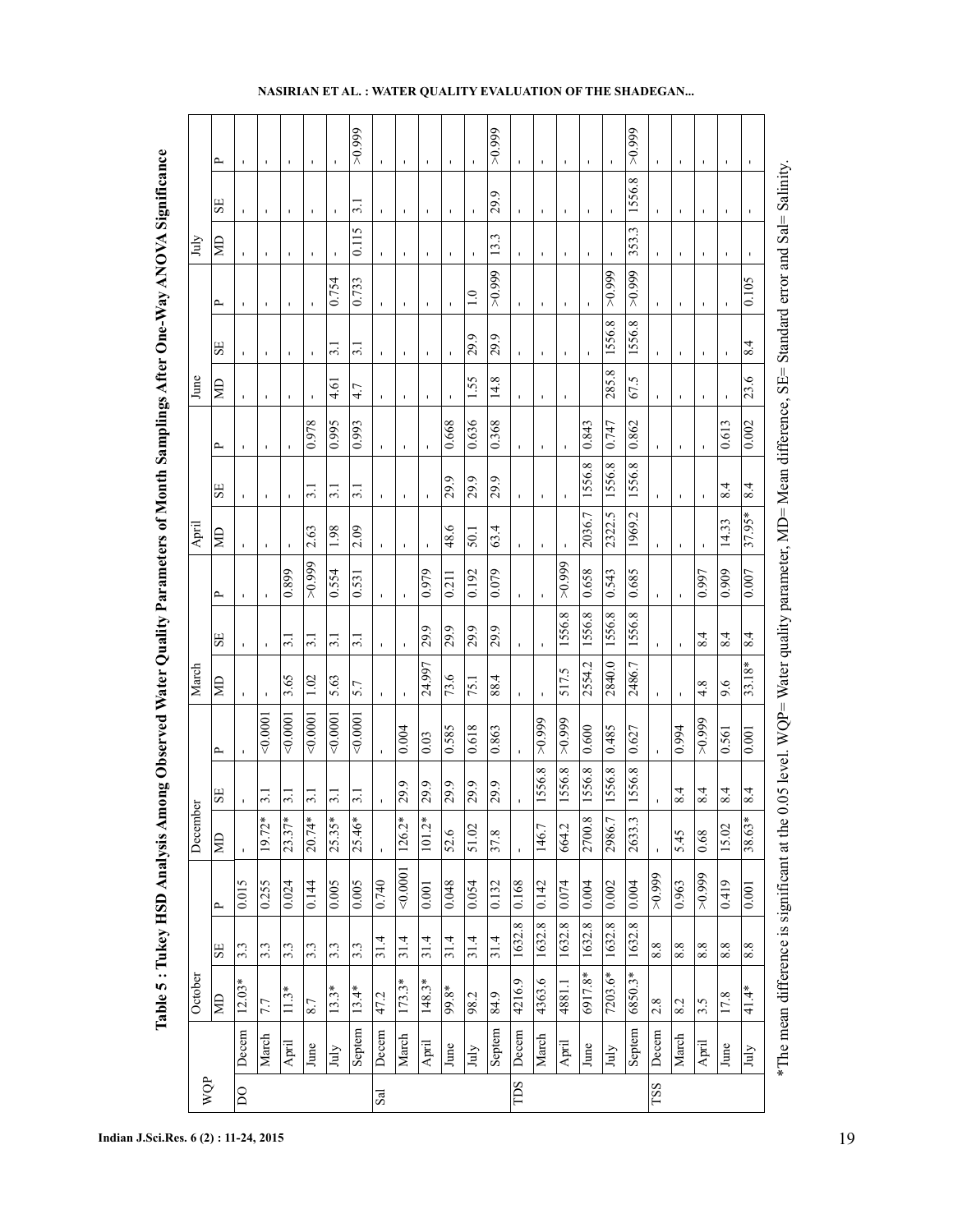Followed by Post Hoc tests were observed a significant differences between the mean turbidity of the  $SW<sub>s</sub>$  with  $SW<sub>1</sub>$ ,  $SW<sub>2</sub>$ ,  $SW<sub>3</sub>$ ,  $SW<sub>4</sub>$  and HH (P<0.05) (Table 4) without any significant differences between the turbidity of the month samplings (P=0.128) (Table 3).

## **Water Electrical Conductivity (EC)**

The EC ranges of the water from the sample sites of the Shadegan and Hawr Al Azim wetlands were 6550 (minimum) in the March to 30200 (maximum) µs/cm in the July of the HH and  $SW_2$  sample sites, respectively. The water EC of the SW<sub>1</sub> and SW<sub>4</sub> sample sites of the Shadegan wetland had a partial fluctuation compared to the  $SW_2$  and  $SW<sub>3</sub>$  and reached to the highest ranges in the July due to sever evaporation. The water EC of the SW<sub>s</sub> sample site had many fluctuation and reached to the lowest in the December due to rain and low evaporation, and reached to the highest in the October due to sever evaporation. The EC of Hawr Al Azim waters had low fluctuation and was healthier due to its intact and original ecosystem compared to the sample sites of the Shadegan wetland indicated that Hawr Al Azim was less polluted (Table 1 and Fig. 2).

According to the EPA or WHO standards, the EC of the water must not be higher than the 2000 µs/cm (EPA 2012b; WHO 2008). The mean EC of the water was higher than the EPA or WHO standards in the all sample sites of the all month samplings (Table 1 and Figure 2). One-sample ttests showed significant differences between mean EC of the site and month samplings compared to the EPA or WHO standards (P<0.0001) (Table 2). One-way analysis of variance (ANOVA) showed significant differences between the mean EC of the site samplings (P<0.0001) (Table 3). Followed by Post Hoc tests were observed significant differences between the mean EC of the SW<sub>2</sub> with SW<sub>1</sub>, SW<sub>4</sub> and HH, and the EC of the HH with  $SW<sub>3</sub>$  and  $SW<sub>5</sub>$  (P<0.05) (Table 4) without any significant differences between the mean EC of the month samplings  $(P=0.363)$  (Table 3).

# **WaterTotal Dissolved Solids (TDS)**

The TDS ranges of the water from the sample sites of the Shadegan and Hawr Al Azim wetlands were 515 (minimum) in the March to 18130 (maximum) mg/L in the July in the  $SW<sub>s</sub>$  and  $SW<sub>2</sub>$  sample sites, respectively. The water TDS of the sample sites of the Shadegan wetland

(except  $SW<sub>s</sub>$ ) was increased in the October to December 2011 and was increased from December 2011 to September 2012 and reached to the highest ranges in the September due to sever evaporation. Whereas the water TDS of the SW 5 had many fluctuation and reached to the lowest in the March because of the occurring the rain and reached also to the highest in the June and September due to sever evaporation. The TDS of Hawr Al Azim waters had low fluctuation and were healthier due to its intact and original ecosystem compared to the sample sites of the Shadegan wetland indicated that Hawr Al Azim was less polluted. The TDS of the water Hawr Al Azim with a low amount increasing reached to the highest in the March because of the occurring the rain (Table 1 and Figue 2).

According to the EPA standard, the TDS of the water must not be higher than the 500 mg/L (EPA 2012b). The mean TDS of the water was higher than the EPA standard in the all sample sites of the all month samplings with low intensity in the HawrAlAzim wetland (Table 1 and Fig. 2). One-sample t-tests showed significant differences between the water mean TDS of the all site and the month samplings compared to the EPA standard (P<0.0001) (Table 2). One-way analysis of variance (ANOVA) showed significant differences between the mean TDS of the site and month samplings  $(P=0.001)$  (Table 3). Followed by Post Hoc tests were observed significant differences between the mean TDS of the  $SW_2$  with  $SW_1$ ,  $SW_4$  and HH, and the October with the June, July and September  $(P<0.05)$ (Table 5).

#### **WaterTotal Suspended Solids (TSS)**

The TSS ranges of the water from the sample sites of the Shadegan and Hawr Al Azim wetlands were 1 (minimum) in the October to 104 mg/L (maximum) in the July in the SW<sub>1</sub> and SW<sub>2</sub>, and in the SW<sub>2</sub> sample sites, respectively. The water TSS of the sample sites of the Shadegan wetland (except the  $SW<sub>s</sub>$ ) and Hawr Al Azim was gradually increased in the December 2011 to July 2012 (The highest ranges) with fluctuation due to sever evaporation, however reached in September the same as in the initial, December. Whereas the water TSS of the SW<sub>s</sub> had many fluctuation and reached to the lowest in the September and to the highest in the July due to sever evaporation. The TSS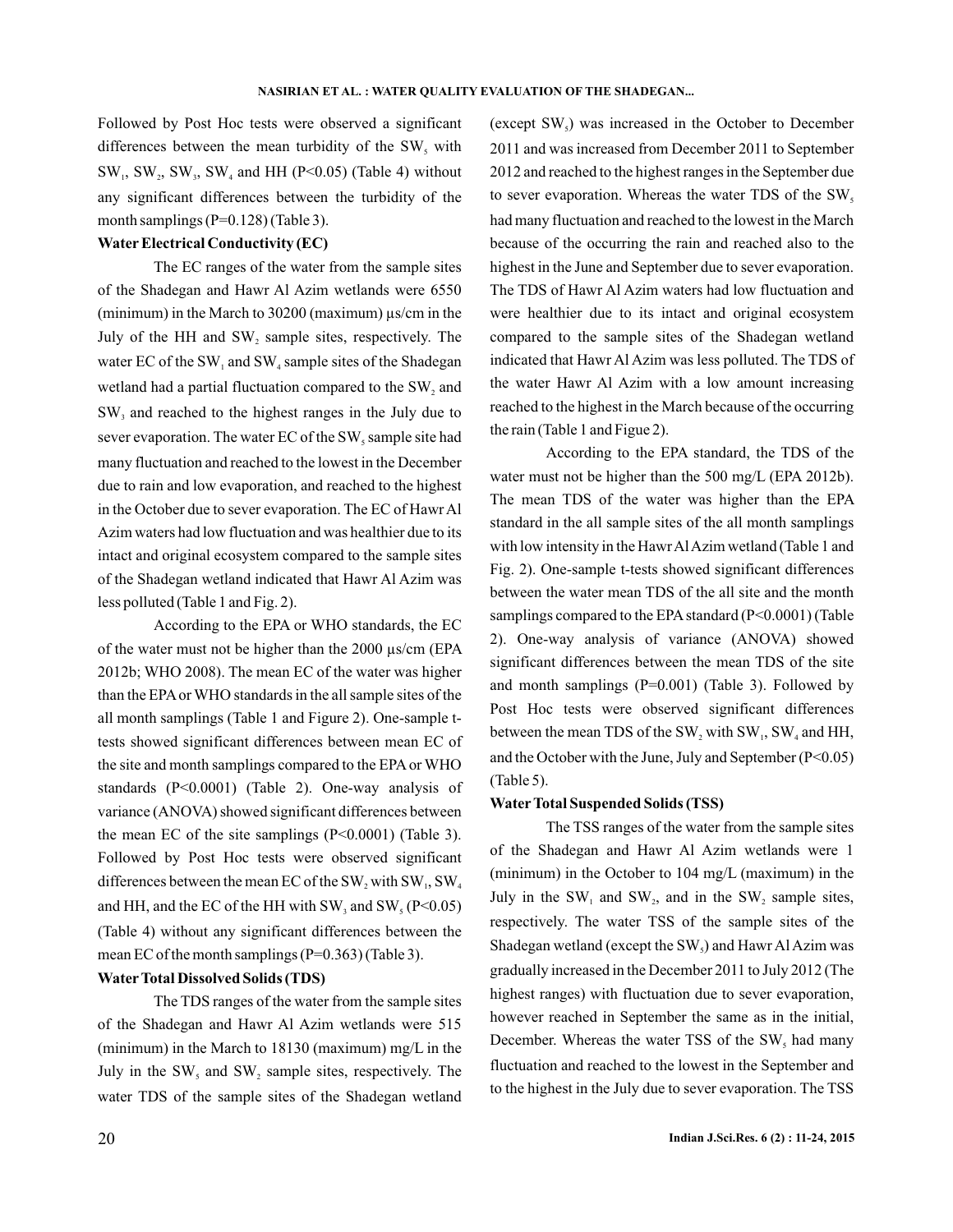of Hawr Al Azim water had low fluctuation and was healthier due to its intact and original ecosystem compared to the sample sites of the Shadegan wetland indicated that Hawr Al Azim was less polluted. The TSS of Hawr Al Azim water with a low ranges compared to the sample sites of the Shadegan wetland reached to the lowest in the July and to the highest ranges in the March (Table 1 and Figure 2).

According to the EPA or WHO standards, the TSS of the water must not be higher than the 150 mg/L (EPA 2012b; WHO 2008). The mean TSS of the water was less than the EPA orWHO standards in the all sample sites of the Shadegan wetland and with a low intensity in the Hawr Al Azim (Table 1 and Figure 2). One-sample t-tests showed significant differences between the mean TSS of the site and the month samplings compared the EPA or WHO standards (P<0.0001) (Table 2). One-way analysis of variance (ANOVA) showed significant differences between the mean TSS of the month samplings (P<0.0001) without any significant differences between the mean TSS of the site samplings (P=0.171) (Table 3). Followed by Post Hoc tests were observed significant differences between the mean TSS of the July with October, December, March, April and September (P<0.05) (Table 5).

### **Water Resistivity**

The resistivity of the water was measured by HQ40d Portable Multi-Parameter Meter from April to September 2012. The resistivity ranges of the water from the sample sites of the Shadegan and Hawr Al Azim wetlands were 33 (minimum) in the July to 137.9 (maximum)  $\Omega$ cm in the June in the SW<sub>2</sub> and HH sample sites, respectively. The water resistivity of the sample sites of the Shadegan and Hawr Al Azim wetlands were uniform without any fluctuation (Table 1 and Figure 2).

One-way analysis of variance (ANOVA) showed significant differences between the mean resistivity of the site samplings (P<0.0001) without any significant differences between the mean resistivity of the month samplings (P=0.473) (Table 3). Followed by Post Hoc tests were observed significant differences between the mean resistivity of the SW<sub>1</sub> with the SW<sub>2</sub>, SW<sub>3</sub>, SW<sub>5</sub> and HH; the  $SW_2$  with the SW<sub>4</sub> and HH; the SW<sub>3</sub> with the SW<sub>4</sub> and HH;

the  $SW_4$  with the SW<sub>s</sub> and HH; and the SW<sub>s</sub> with the HH (P<0.05) (Table 4).

# **DISCUSSION**

In the present study we evaluated the water quality of the Shadegan and Hawr Al Azim (Hawr Al Hawizea) wetlands in Khuzistan province, south west of Iran. According to the EPA standard, the DO of the water must not be less than the 5 mg/L (EPA 2012b). In this study the mean DO of the water was less than the EPA standard in the  $SW<sub>s</sub>$  and HH in the April, July and September and in the SW<sub>2</sub> and  $SW<sub>3</sub>$  in the July and September (Table 1 and Figure 2) which one-sample t-tests showed significant differences between the months and were less than the EPA standard (P<0.05) (Table 2). Since the aquatic organisms and wildlife are dependent to the dissolved oxygen and in the April, July and September the dissolved oxygen was less than the EPA standard, they encountered to the serious threats especially the endangered or the threatened species such as insects, however the ecologists, environmental experts and regional managers must be find ways for solutions.

As indicated by the ecologists, environmental experts and regional managers, and showed in the table 1 and Figure 2. It seems that the water salinity of the Shadegan and Hawr Al Azim wetlands are increasing and phenomena such as reducing of the wetland water volumes, droughts in the recent decades, reduced the input water flow due to damming on the upstream of the river's water supply have increased the salinity waters of the wetlands and threatens their lives.

According to the WHO standard, the hardness of the water must not be higher than the 500 mg/L (WHO 2008). The mean hardness of the Shadegan and Hawr Al Azim waters were higher than the WHO standard in the all sites of the month samplings (Table 1 and Figure 2) and were observed significant differences between the mean hardness of the site and month samplings compared to the WHO standard (P<0.0001) by one-sample t-tests (Table 2). The TDS of the water, according to the WHO standard must not be higher than the 500 mg/L (EPA 2012b). The mean TDS of the water was higher than the EPA standard in the all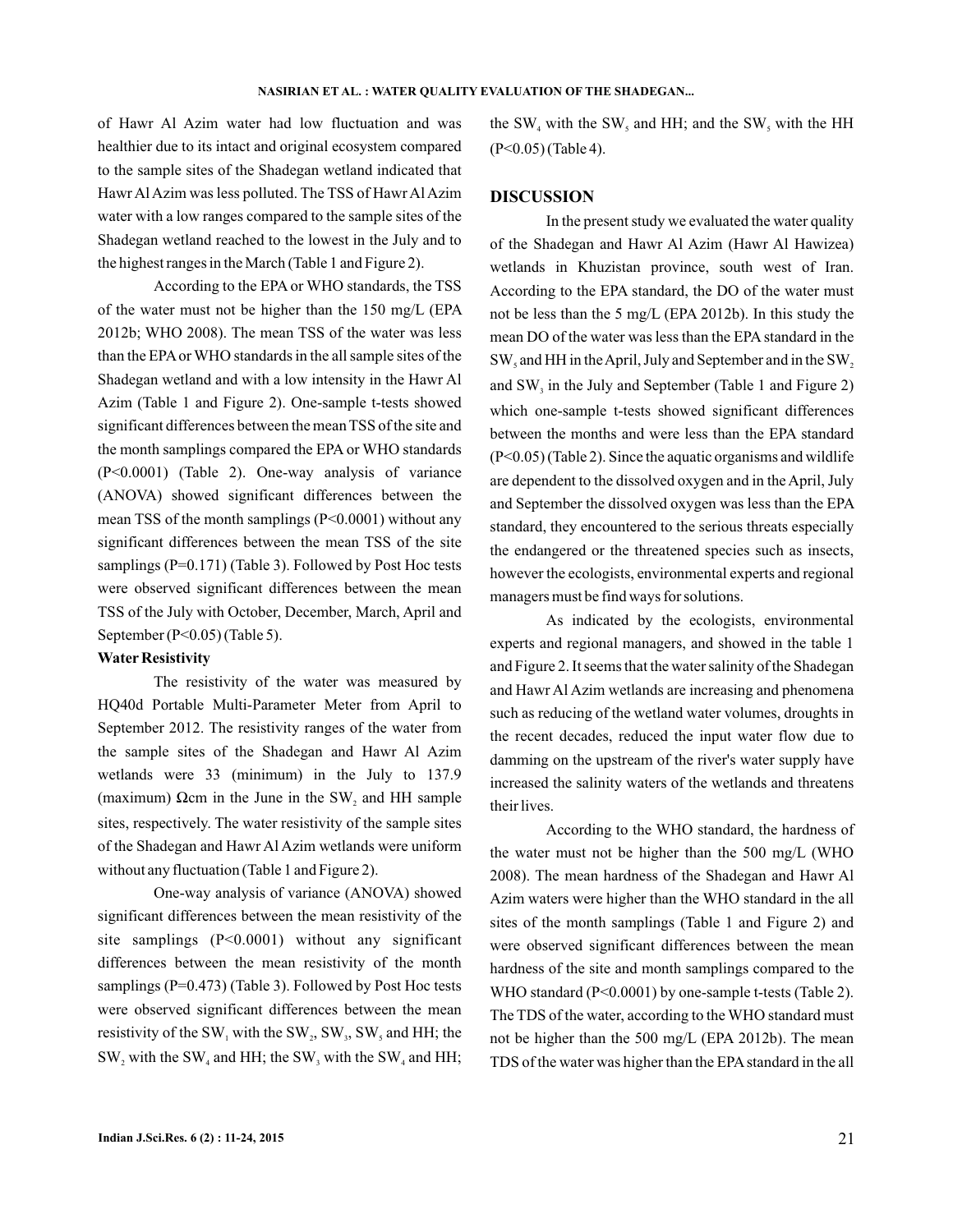sample sites of the Shadegan wetland and with a low intensity in the Hawr Al Azim of the all month samplings (Table 1 and Figure 2), as one-sample t-tests showed a significant differences between the mean TDS of the site and month samplings compared to the EPA standard (P<0.0001) (Table 2). So the hardness and the TDS of the Shadegan and Hawr Al Azim waters indicated that their water polluted as shown in the table 1 and Figure 2. However the severity of the pollution in the Hawr Al Azim wetland compared to the Shadegan wetland was milder and had low fluctuation due to its intact and original ecosystem.

The turbidity, EC and TSS of the Shadegan and Hawr Al Azim waters were higher than the EPA or WHO standards (EPA 2012b; WHO 2008) in the all or some sites of the all or some month samplings (Table 1 and Figure 2) which were confirmed by the one-sample t-tests (Table 2), indicated that the Shadegan and Hawr Al Azim wetlands were polluted and had a poor water quality condition. However the severity of the pollution in the Hawr Al Azim wetland compared to the Shadegan wetland was milder and had low fluctuation due to its intact and original ecosystem. It is interesting that these results have been confirmed by an evaluating water quality study used insect biological indices (Nasirian 2014).

In a old previous study (Farrokhian et al. 1997) the water turbidity and DO of the Shadegan wetland were higher than the EPA or WHO standard indicated that the Shadegan wetland had been polluted as confirmed also by this study. Then Karimzadegan (2010) in a review study showed that the water quality of the Shadegan wetland were polluted and had a poor and bad water quality trend by comparing the limited water quality parameters which measured in the past 36-year periods of the 1969 to 2003 (Karimzadegan 2010). However currently it seems that the water quality of the Shadegan wetland compared to the previous study has been worse as confirmed by the present study and will be forecasted to be continued in the future. In a limited study, Makvandi (2006) also reported that the water of the Hawr Al Azim wetland were polluted (Makvandi 2006) as indicated by the present study, however the severity of the pollution in Hawr Al Azim wetland compared to the Shadegan wetland was milder and had low fluctuation due to its intact and original ecosystem.

## **CONCLUSION**

The hardness, TDS, turbidity, EC and TSS of the Shadegan and Hawr Al Azim (Hawr Al Hawizea) waters were higher than the EPA or the WHO standards (EPA 2012b; WHO 2008) in the all or some sample sites of the all or some month samplings (Table 1 and Figure 2) which were confirmed by one-sample t-tests (Table 2), indicated that the Shadegan and Hawr Al Azim wetlands were polluted and had a poor water quality condition. However the severity of the pollution in the Hawr Al Hawizea wetland compared to the Shadegan wetland was milder and had low fluctuation due to its intact and original ecosystem. Since the aquatic organisms and wildlife especially the endangered or the threatened species such as insects are dependent to the water quality of their habitats especially dissolved oxygen, they encountered to the serious threats though they have compensatory mechanisms to resist the threats, however the ecologists, environmental experts and regional managers must be find ways for solutions.

As indicated by the ecologists, environmental experts and regional managers, and observed in the current study it seems that the water salinity of the Shadegan and HawrAlAzim wetlands are increasing and phenomena such as reducing of the wetland water volumes, droughts in the recent decades, reduced input water flow due to damming on the upstream of the river's water supply have increased the salinity water of the wetlands and threatens their lives.

In overall currently it seems that the water quality of the Shadegan and Hawr Al Azim wetlands compared to the previous study have a poor water quality condition and has been worse than the past as indicated by the ecologists, environmental experts and regional managers, and confirms by the present study and will be forecasted to be continued in the future. However the severity of the pollution in the Hawr Al Azim wetland compared to the Shadegan wetland is milder and has low fluctuation due to its intact and original ecosystem.

# **ACKNOWLEDGEMENTS**

The authors would like to thank Tehran University of Medical Sciences for support to carry out this research.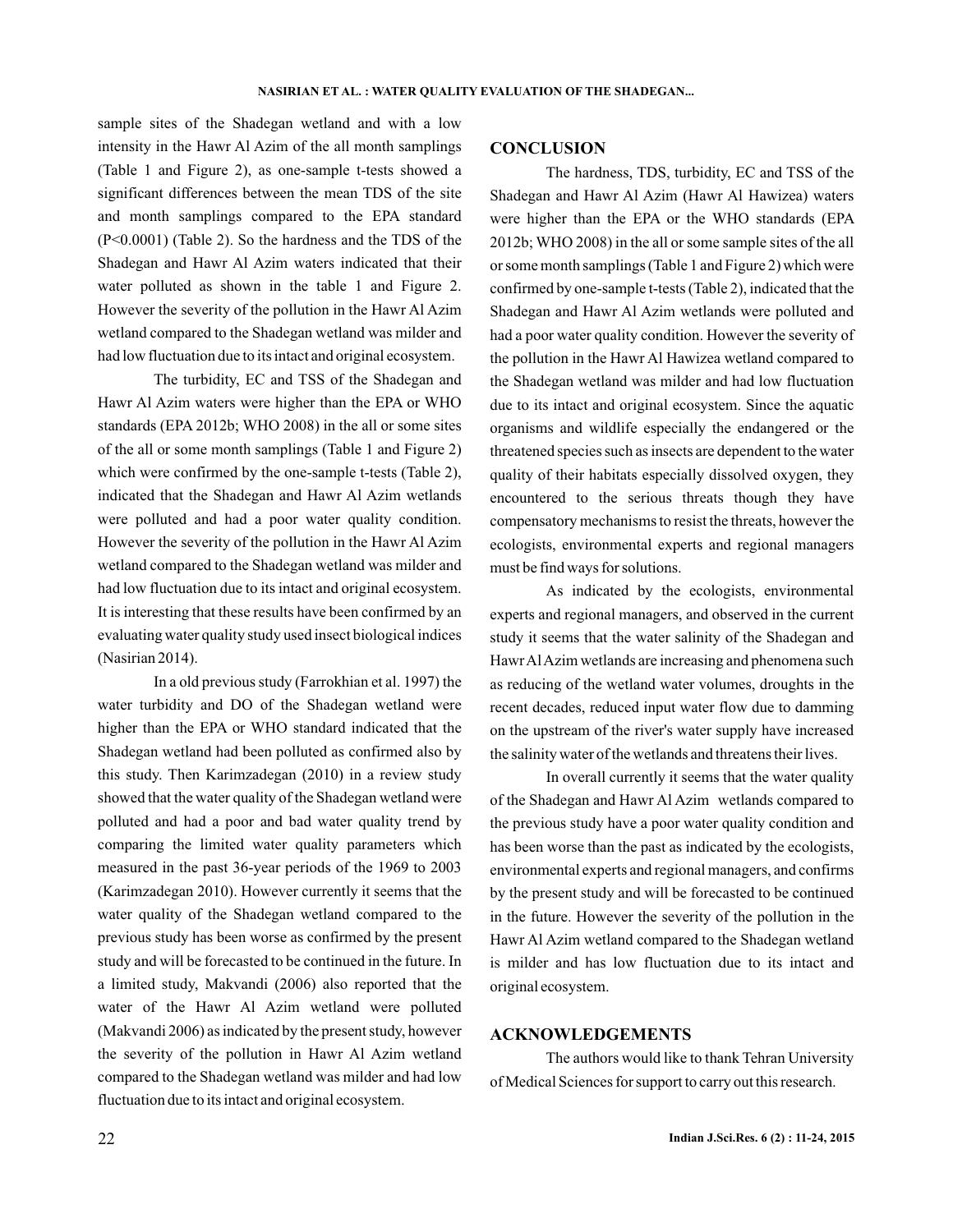## **REFERENCES**

- Constanza R.R., D'Arge R., De Groot R., Farber S., Grasso M., Hannon B., Limburg K., Naeem S., O"Neill R.V., Paruelo J., Raskin R.G., Sutton P. and Van Der Belt M., 1997. "The value of the world's ecosystem services and natural capital." Nature, 387,253-260.
- EPA, 2003. Office of Science and Technology, Strategy for Water Quality Standards and Criteria, Setting Priorities to Strengthen the Foundation for Protecting and Restoring the Nation's Waters. August 2003, EPA-823-R-03-010.
- http://water.epa.gov/scitech/swguidance/standards/strateg y/upload/2003\_08\_28\_standards\_strategy\_final. pdf
- EPA, 2010. Importance of Wetlands. http://www.epa.gov/ bioiweb1/aquatic/importance.html
- EPA, 2012a. Wetlands. http://water.epa.gov/type/wetlands/ index.cfm
- EPA., 2012b.Water: drinking water contaminants.
- http://water.epa.gov/drink/contaminants/index.cfm.
- Farrokhian F., Savari A., Imandel K., Abbaspoor M. and Riazi B., 1997. Chemical quality of Shadegan wetland. Journal of Environmental Studies, 19,13-24.
- Karimzadegan H., 2010. Ecological values of the Shadegan wetland water quality. Pejvaak Environmental Economics Research Institute, registration number 27734.
- http://environmenteconomics.blogfa.com/post-26.aspx
- Makvandi M., 2006. Water quality identification and contaminant factors of the Hawr Al Azim wetland and providing ongoing management solutions to reduce emissions. MSc thesis of the Environmental Management.
- Mirzaei R., Conroy J. and Yoxon P., 2010. Otters in the Hawr Al Azim wetland, Iran. Hystrix, Italian Journal of Mammalogy, 21,83-88.
- Nasirian H., 2014. Evaluation of water quality and organic pollution of Shadegan and HawrAlAzim wetlands by biological indices using insects. Journal of Entomology and Zoology Studies, 2 (5), 193-200.
- Nasirian H., Mahvi A.H., Hosseini M., Vazirianzadeh B., Sadeghi S.M.T. and Nazmara S., 2013 Study on the heavy metal bioconcentration of the Shadegan international wetland mosquitofish, Gambusia affinis, by inductively coupled plasma technique. Journal of Environmental Health Science and Engineering, 11, 22.
- Nasirian H., Sadeghi S.M.T., Vazirianzadeh B. and Moosa-Kazemi S.H., 2014a. New record of Aedes vittatus and Culiseta subochrea (Diptera: Culicidae) and their distribution from Shadegan wetland, South Western Iran. Journal of Entomology and Zoology Studies, 2 (5), 271-275.
- Nasirian H., Vazirianzadeh B., Sadeghi S.M.T. and Nazmara S., 2014b. Culiseta subochrea as a bioindicator of metal contamination in Shadegan international wetland, Iran (Diptera: Culicidae). Journal of Insect Science, 14 (258), 1-5.
- Navabian M. L., Navabian M. M., Vazifadoost M. and Esmaeili Varaki M., 2012. Water quality zonation of the Anzali wetlad using spatial analysis of point data, the First National Conference on Water Pollution, Institute for Water, Tehran University, Tehran.
- Ramsar Convention Secretariat, 2011. The Ramsar Convention Manual: a guide to the Convention on Wetlands (Ramsar, Iran, 1971), 5th ed. Ramsar Convention Secretariat, Gland, Switzerland.
- Razedar B., Qhavidel A. and Zouqhi M. J., 2009. Water quality analysis of the Anzali wetlad using quantitative indices WQI, National Conference on Sustainable Development patterns in water management, Mashhad, Samen MAHAB Consulting Engineers Cop.
- USGS, U. S., 2001. Geological Survey, A Primer on Water Quality. U.S. Department of the Interior, March 2001, FS-027-01. http://pubs.usgs.gov/fs/fs-027- 01/
- WHO, 2008. Guidelines for drinking-water quality [electronic resource]: incorporating 1st and 2nd addenda, Vol.1, Recommendations. 3rd ed. Geneva, Switzerland.